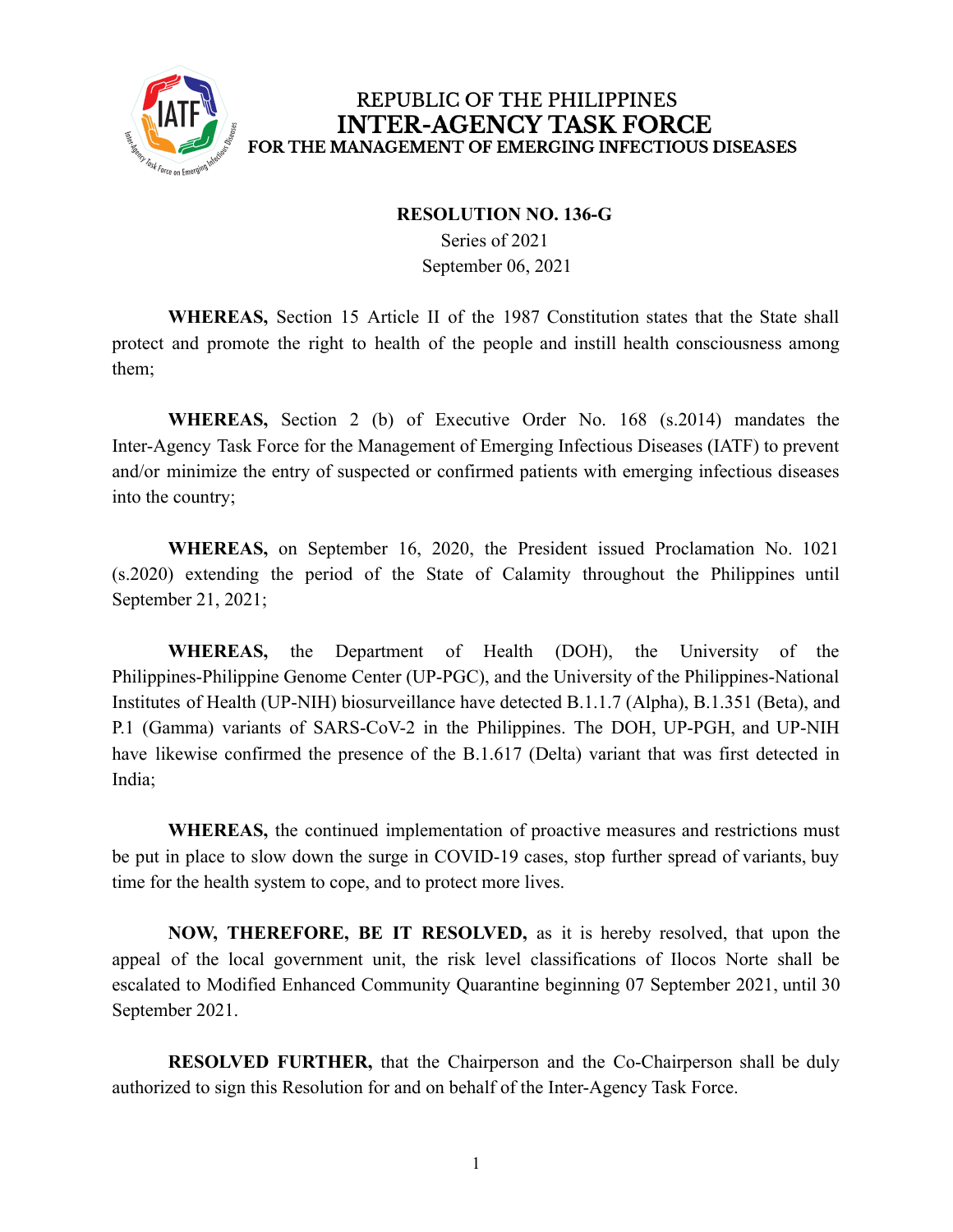

## REPUBLIC OF THE PHILIPPINES INTER-AGENCY TASK FORCE<br>FOR THE MANAGEMENT OF EMERGING INFECTIOUS DISEASES

**APPROVED** this September 06, 2021, via *ad referendum***.**

**FRANCISCO T. DUQUE III** 

Secretary, Department of Health IATF Chairperson

**KARLO ALEXEI B. NOGRALES** Secretary, Office of the Cabinet Secretariat IATF Co-Chairperson